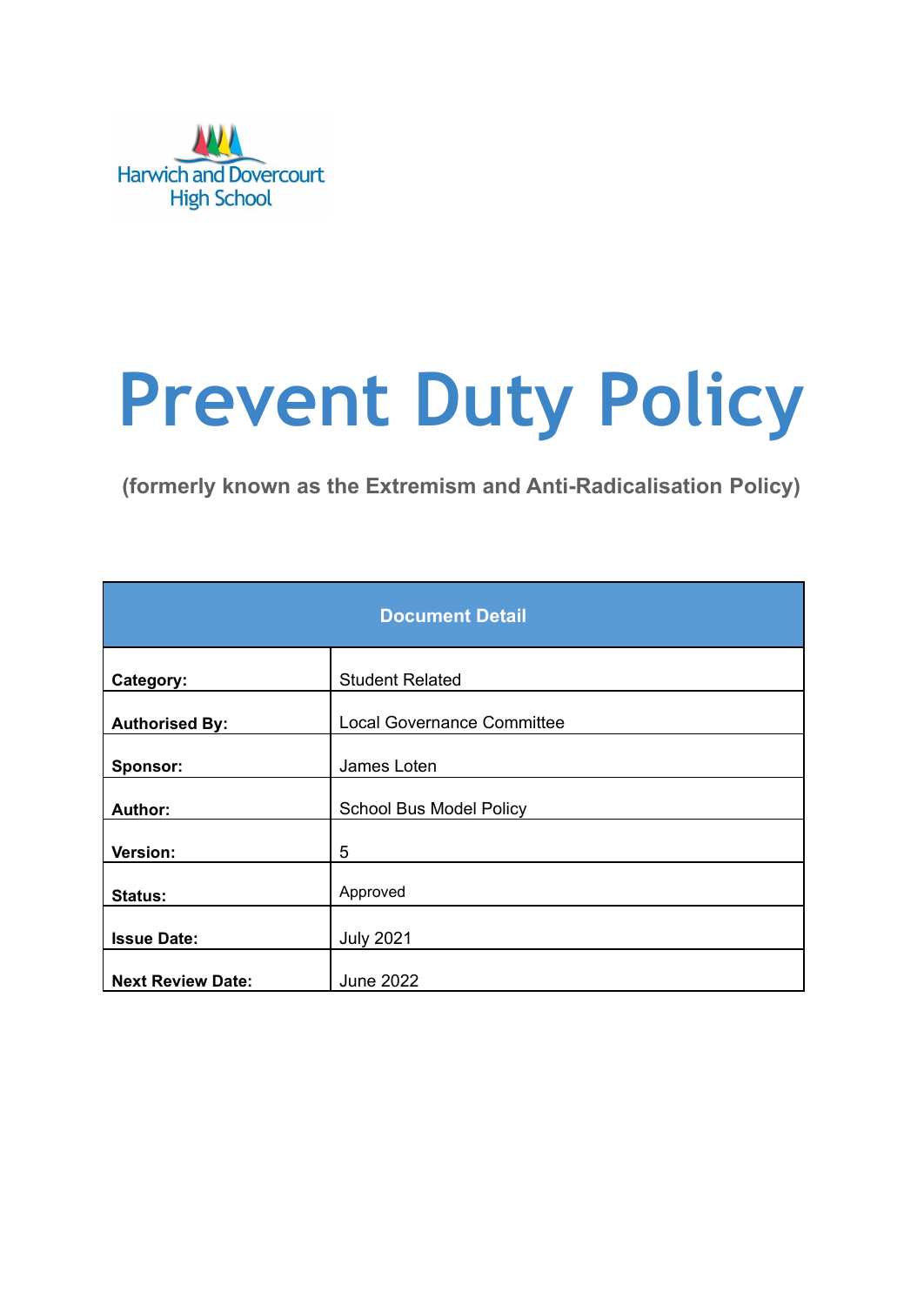#### **Ownership and Control**

#### **History**

| <b>Version</b> | <b>Author</b>   | <b>Dated</b>     | <b>Status</b> | <b>Details</b>                  |
|----------------|-----------------|------------------|---------------|---------------------------------|
|                | Kd              | 9 March 2016     |               | Approved at Student & Community |
|                |                 |                  |               | meeting on 9 March 2016.        |
|                | Kd              | 14 June 2017     | Approved.     | Approved by LGB 14 June 2017.   |
| 2              | JL <sub>0</sub> | <b>July 2018</b> | Approved      | Approved by LGB 4th July 2018   |
| 3              | <b>JLo</b>      | <b>June 2019</b> | Approved      | Approved by LGB 13 June 2019    |
|                | JL <sub>0</sub> | <b>July 2020</b> | Approved      | Approved by LGC 2 July 2020     |
| 5              | JLo             | <b>July 2021</b> | Approved      | Approved by LGC 5 July 2021     |

#### **Amendment tracker:**

Section 1.1 - updated to reference KCSIE (2020).

Section 2.1 - updated definition of extremism; 2.3 - definition expanded; 2.4 definition of terrorism added.

Section 7.7 added.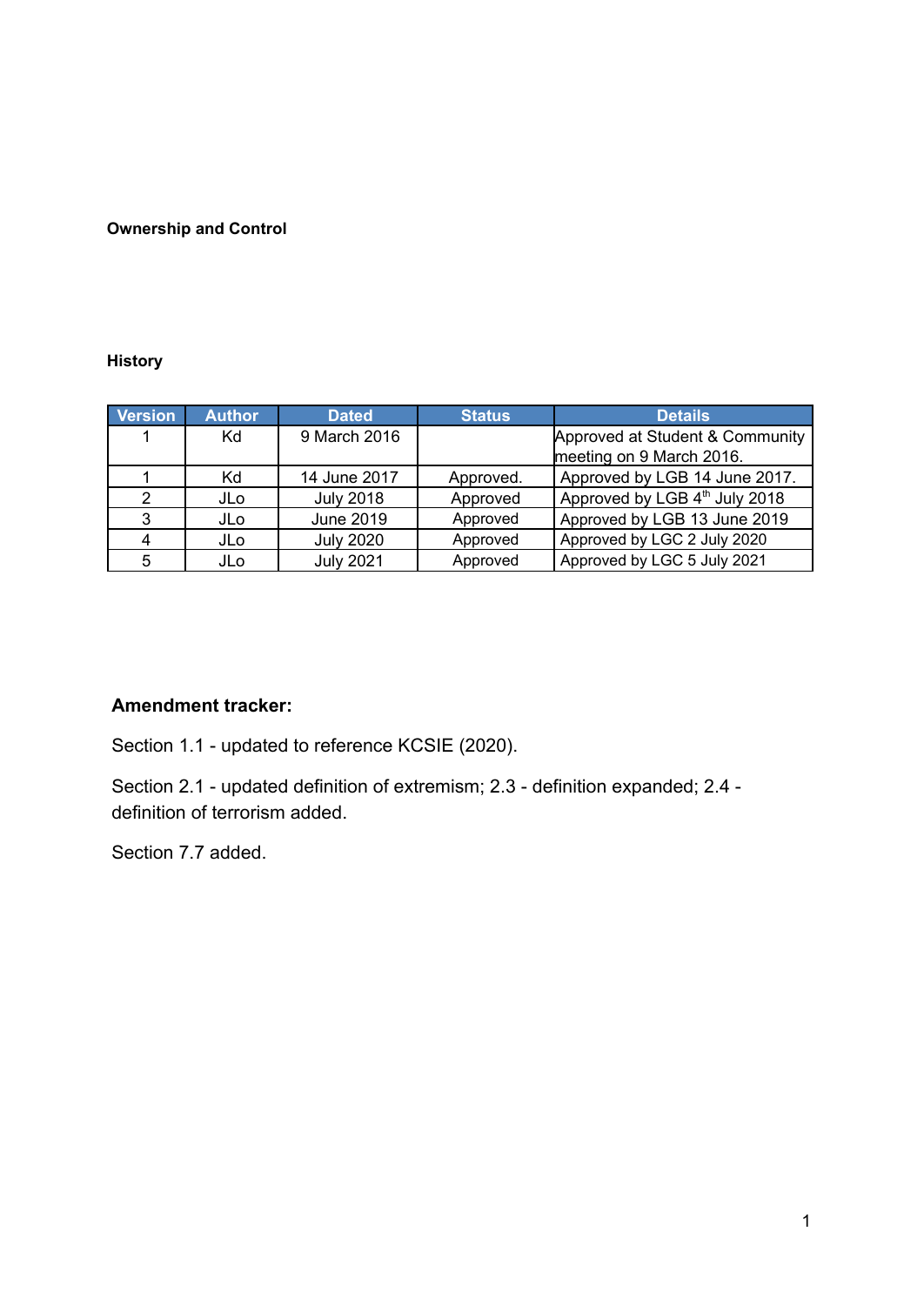# **Contents:**

[Statement](#page-3-0) of intent

- 1. Legal [framework](#page-4-0)
- 2. [Definitions](#page-4-1)
- 3. Roles and [responsibilities](#page-4-2)
- 4. [Safeguarding](#page-5-0) from extremism
- 5. ['Channel'](#page-6-0) and 'Prevent'
- 6. Preventing [radicalisation](#page-6-1)
- 7. Making a [judgement](#page-7-0)
- 8. [Community](#page-9-0) links
- 9. [Making](#page-10-0) a referral
- 10. Promoting [fundamental](#page-10-1) British values
- 11. Policy [review](#page-11-0)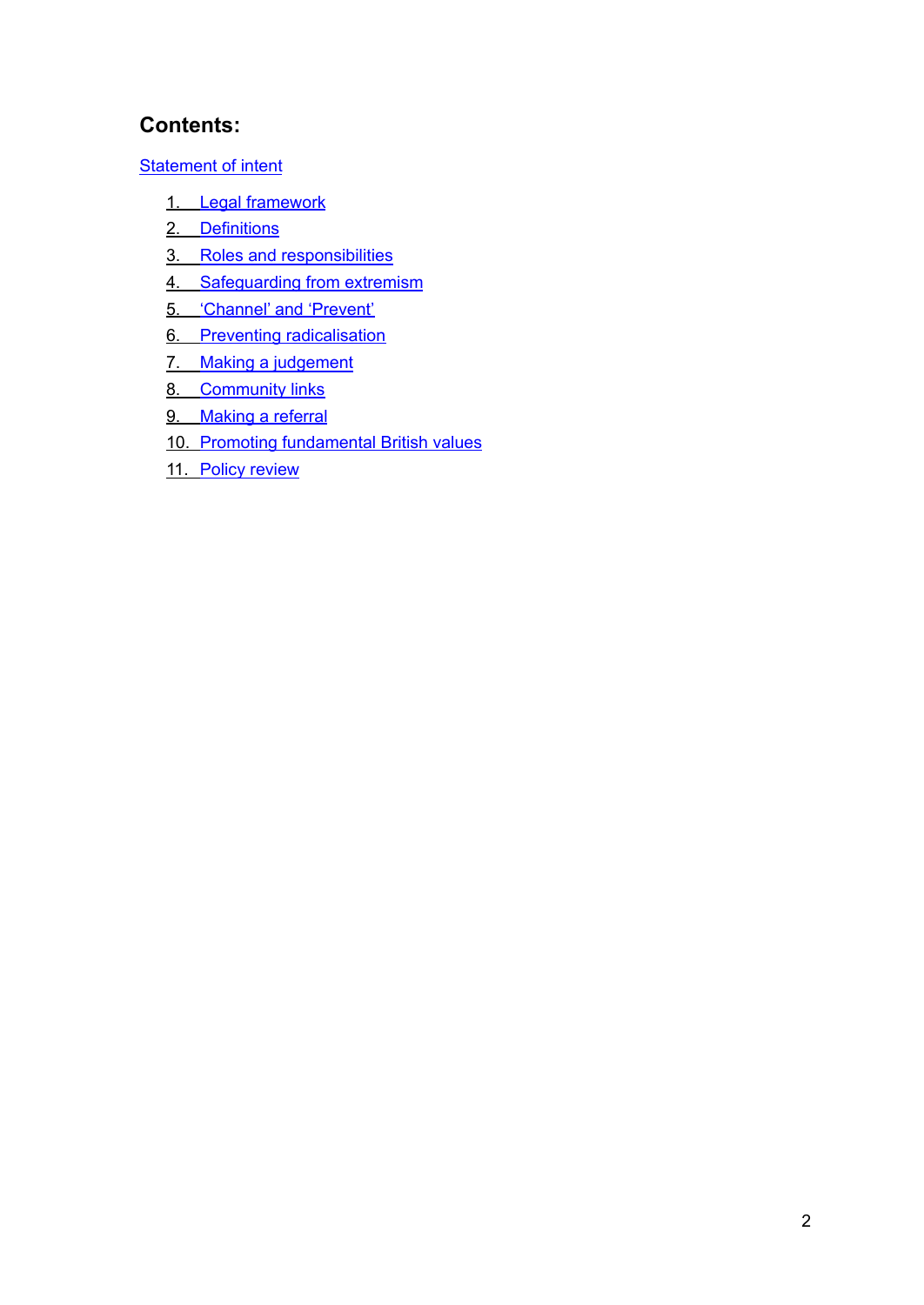# <span id="page-3-0"></span>**Statement of intent**

Harwich and Dovercourt High School deplores terrorism of every kind and of any radical ideology. We will do anything we can to protect our pupils from the threat of terrorism and will not tolerate extremism or radicalisation in our school.

Our zero-tolerance approach to extremism and terrorism includes interventions, exclusions and involving third parties such as the police.

We support and adhere to the latest guidance from the DfE which requires schools to actively promote fundamental British values and to ensure that pupils are encouraged to regard people of all faiths, races and cultures with respect and tolerance.

This policy relates to the radicalisation of pupils at our school. For guidance on specific terrorist events, please see our Fire, Alarm and Evacuation Policy and procedures.

Signed by:

 $det$ 

Headteacher

July 2021

Chair of governors July 2021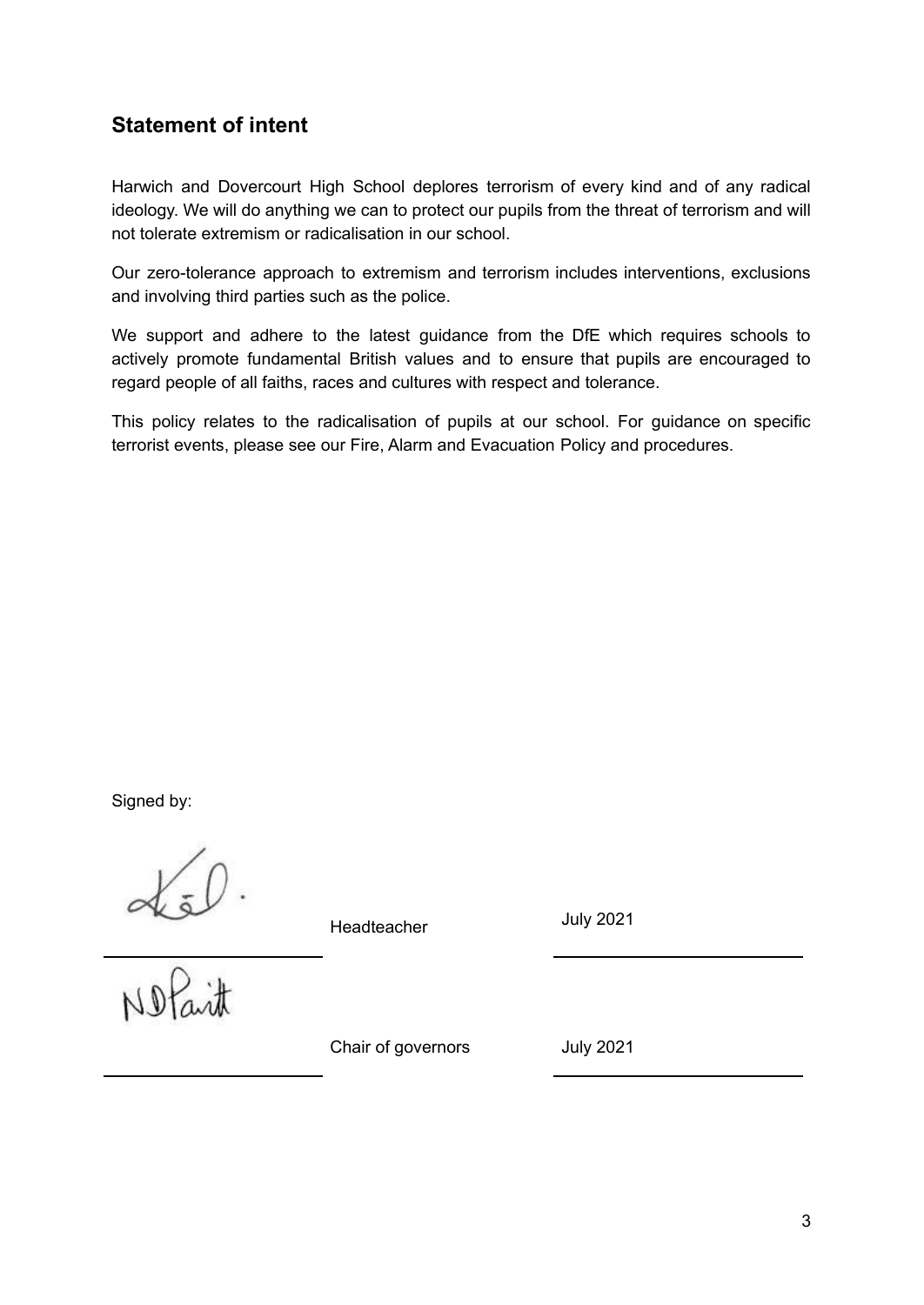# <span id="page-4-0"></span>**1. Legal framework**

- 1.1. This policy has due regard to statutory legislation, including, but not limited to, the following:
	- The Counter-Terrorism and Security Act 2015
	- The Childcare Act 2006
	- The Data Protection Act 2018
	- The GDPR
- 1.2. This policy also has due regard to statutory and non-statutory departmental advice, including, but not limited to, the following:
	- DfE (2015) 'The Prevent duty'
	- HM Government (2015) 'Revised Prevent Duty Guidance: for England and Wales'
	- DfE (2020) 'Keeping children safe in education'
	- DfE (2018) 'Working Together to Safeguard Children'
- 1.3. This policy operates in conjunction with the following school policies and documents:
	- Fire, Alarm and Evacuation Policy
	- Child Protection Policy
	- Data Protection Policy
	- Equality Information and Objectives Policy
	- Anti-Bullving Policy

# <span id="page-4-1"></span>**2. Definitions**

#### **For the purpose of this policy:**

- 2.1. **Extremism** is defined as vocal or active opposition to fundamental British values.
- 2.2. **Radicalisation** is defined as the process by which an individual or group comes to adopt increasingly extreme political, social, or religious ideals and aspirations.
- 2.3. **Fundamental British values** are a set of expected standards by which people resident in the UK must live, including democracy, the rule of law, individual liberty and the mutual respect and tolerance of different faiths and beliefs.
- 2.4. **Terrorism** is defined as violent threats or actions designed to influence government or intimidate the public with the purpose of advancing a political, religious or ideological cause.

# <span id="page-4-2"></span>**3. Roles and responsibilities**

- 3.1. The headteacher is responsible for:
	- The overall implementation and management of this policy.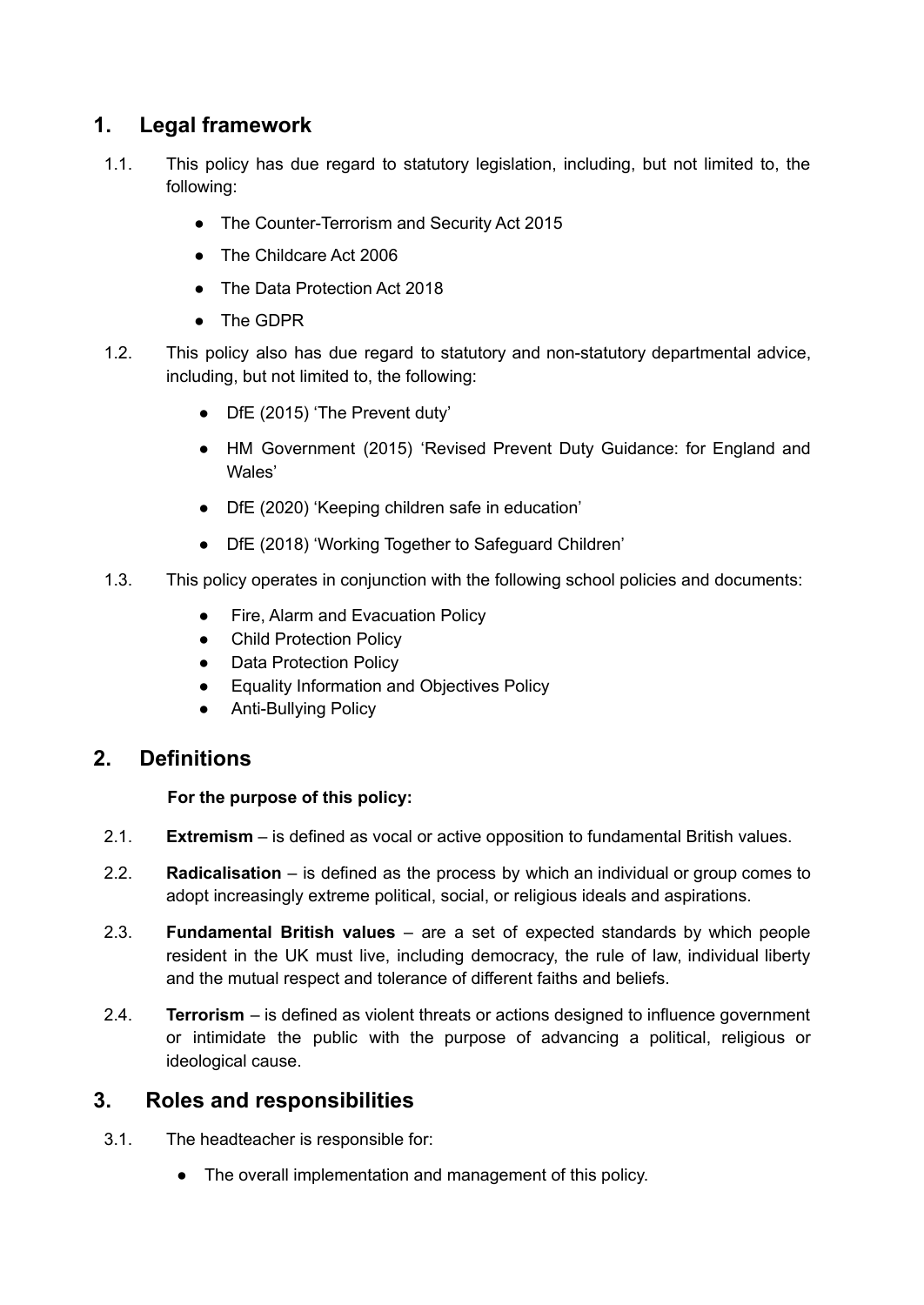- Ensuring every staff member is familiar with the scope of this policy.
- Ensuring pupils are taught about British values through the curriculum.
- Undertaking a risk assessment to determine whether pupils are at risk of being drawn into terrorism.
- Identifying extremist risks in the local area.
- Ensuring any visitors and speakers at the school are appropriate vetted prior to them having access to pupils.
- 3.2. The DSL, and any deputies, are responsible for:
	- Handling any referrals to the Channel programme.
	- Following up any referrals made to the Channel programme.
	- Delivering staff training on the Prevent duty.
	- Working with external agencies to support pupils at risk of being drawn into terrorism.
	- Providing guidance to other staff members to help them support pupils at risk of being drawn into terrorism.
- 3.3. All staff members are responsible for:
	- Being alert to the risk factors of extremism and radicalisation.
	- Raising any concerns with the DSL (or any deputies, in their absence).
	- Notifying the DSL (or any deputies, in their absence) when they make any referrals to the Channel programme.
	- Engaging in staff training on the Prevent duty.

#### <span id="page-5-0"></span>**4. Safeguarding from extremism**

- 4.1. The school protects the right to freedom of expression. This policy is not intended or designed to restrict or prevent legitimate and lawful congregation or debate.
- 4.2. The school has a dedicated DSL who deals with any incidents of extremism and or terrorism within our school community.
- 4.3. As is the school's responsibility under law, we will do our utmost to safeguard our pupils from being drawn into extremism and terrorism.
- 4.4. The school has strong relationships with our local safeguarding partners, and will not hesitate to involve them at the earliest opportunity if safeguarding issues arise.
- 4.5. The school encourages any pupil, parent, staff member or member of the wider school community to let our DSL know if they have concerns about:
	- Pupils becoming radicalised.
	- Groups, clubs or societies with extremist or radical views.
	- Friends and/or families of pupils becoming radicalised or involved in extremism.
	- Pupils planning to visit known areas of conflict.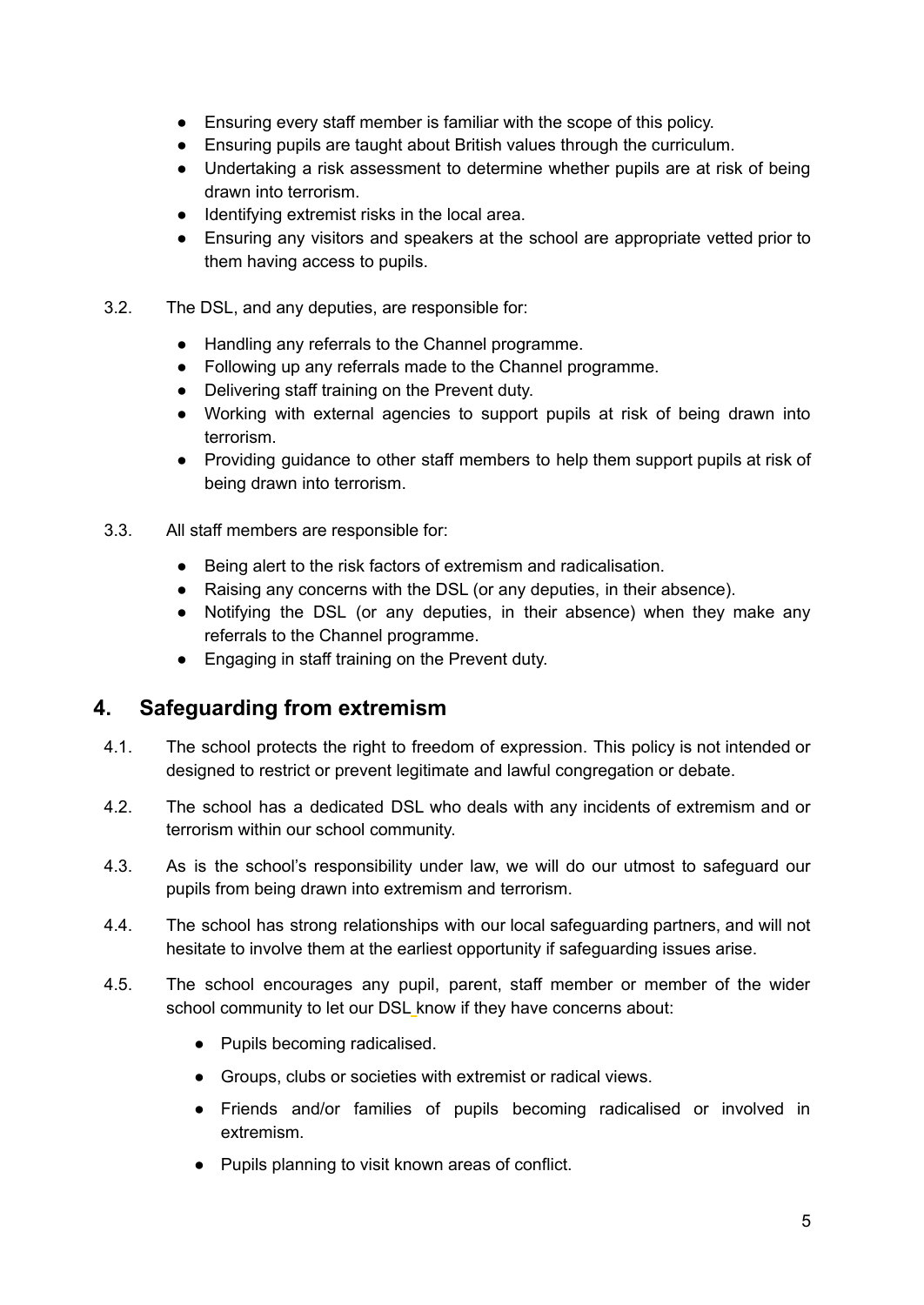- Members of the school and wider community attempting to draw young and/or vulnerable pupils into extremism.
- 4.6. Visitors and speakers coming into the school will be vetted prior to them having access to pupils.
- 4.7. All materials handed out to pupils, whether by teachers or visitors and speakers, will be checked by the headteacher.
- 4.8. Pupil-led groups, clubs and societies will be subject to monthly unannounced inspections by our DSL.

#### <span id="page-6-0"></span>**5. 'Channel' and 'Prevent'**

- 5.1. Channel, a key element of the Home Office's Prevent strategy, is a multi-agency approach to protect people at risk from radicalisation.
- 5.2. As a school, we will work with the LA, local law enforcement, and religious and community leaders, to identify children vulnerable to radicalisation and to stamp out extremism if it arises. This includes identifying pupils:
	- Displaying feelings of grievance and injustice.
	- Feeling under threat.
	- Searching for identity, meaning and belonging.
	- Who have a desire for status amongst their peers.
	- Who have a desire for excitement and adventure.
	- Displaying a need to dominate and control others.
	- Who have a susceptibility to indoctrination.
	- Displaying a radical desire for political or moral change.
	- Who are susceptible to opportunistic involvement.
	- Who have family or friends involved in extremism.
	- Susceptible to being influenced or controlled by a group.
	- With relevant mental health issues.

# <span id="page-6-1"></span>**6. Preventing radicalisation**

- 6.1. The school will assess the risk of pupils being drawn into terrorism through identifying the factors that affect children in the local area and knowing how to identify those at risk.
- 6.2. The school always takes allegations and concerns of radicalisation and/or terrorism seriously.
- 6.3. The school will help pupils channel their desire for excitement and adventure into suitable and healthy activities.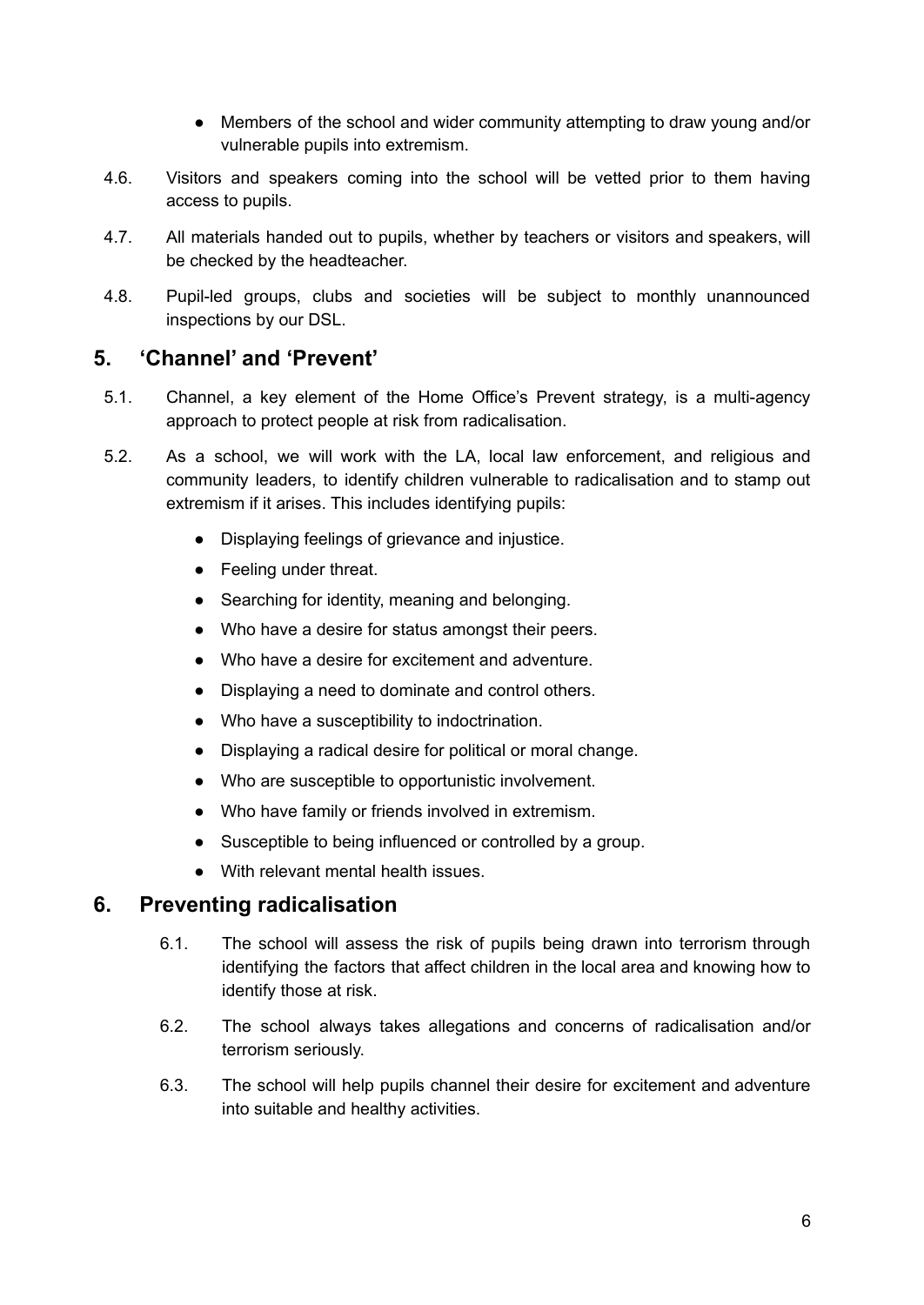- 6.4. Extremist propaganda is widely available online the school will ensure that British values are promoted regularly to encourage pupils to develop an appreciation of society.
- 6.5. The school will work with local religious and cultural organisations to instil a strong sense of identity in our pupils, as well as a clear place and purpose within the school.
- 6.6. The school recognises that pupils' parents and families are best-placed to spot signs of radicalisation and, as such, will promote effective engagement with parents and families.
- 6.7. The school will record all internet activity that takes place on site, and on any school computers, laptops and tablets off site, and establish appropriate filters to protect children from terrorist and extremist material online, in accordance with the Child Protection Policy.
- 6.8. In accordance with Keeping Children Safe in Education (2019) and our Child Protection Policy, pupils will be taught about the importance of staying safe online through PSHE lessons.
- 6.9. The school is stronger thanks to our open, multi-faith and multi-racial community. We will always aim to integrate and engage every child within the school community, and in the wider community.
- 6.10. The school will celebrate a range of different religious and cultural festivals across the year giving every child the opportunity to take part.
- 6.11. The school will monitor and assess incidents which suggest pupils are engaging, or are at risk of engaging, in extremist activity and/or radicalisation.
- 6.12. Where a pupil has been identified as at risk of radicalisation, the school will take action proportionate to the incident or risk.

# <span id="page-7-0"></span>**7. Making a judgement**

- 7.1. Although extremist behaviour can be presented in many forms, the school understands the following as the most obvious risk factors:
	- Disclosure about extremist or radicalised behaviour by pupils this could include exposure to materials outside of school
	- Use of specific terms associated with certain ideological views, e.g. 'hate' language
	- Intelligence reports from local and national agencies regarding the radicalisation of groups of people in the local area
	- Focus on specific narratives that highlight particular extremist views
	- Evidence of accessing online materials that include extremist materials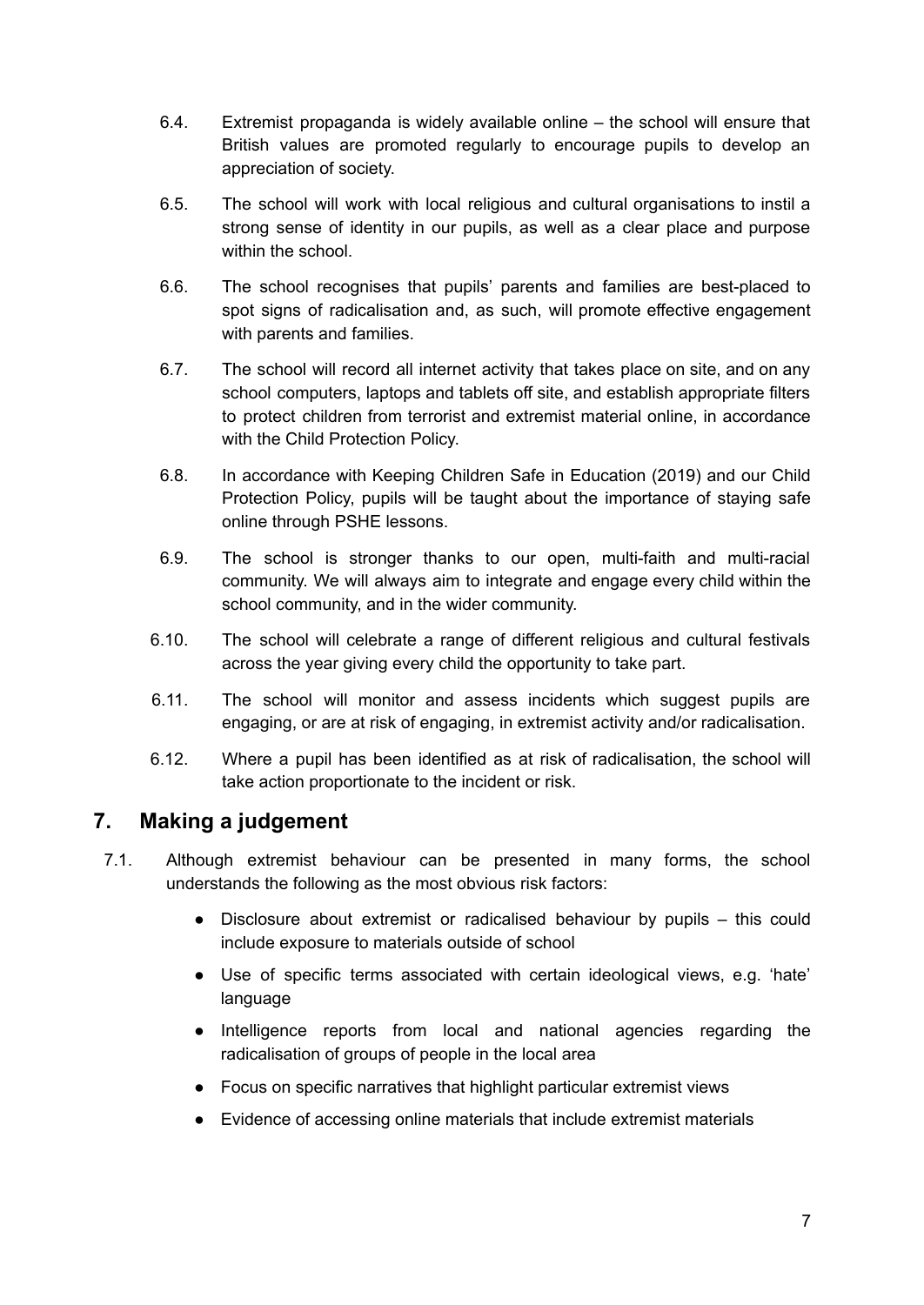- Refusal to accept views expressed by others which are counter to the school's Equality and Diversity in Employment Policy.
- Documented concerns raised by parents or family members about the changing behaviour of the pupil
- References to an extremist narrative in pupils' work
- Disassociation from existing friendship groups
- A loss of interest in activities which they previously engaged in
- Asking questions about identity, faith and belonging
- Behavioural characteristics, such as low self-esteem, isolation, and perceptions of failure and injustice
- Family tensions
- Migration
- Events affecting their country or region of origin
- Alienation from UK values
- Grievance triggered by personal experience of racism or discrimination
- Inappropriate forms of dress
- Property damage
- Refusal to cooperate with the requests of teachers or other adults
- 7.2. When assessing whether a pupil is at risk of radicalisation, staff will ask themselves the following questions:
	- Does the pupil have access to extremist influences through the internet?
	- Does the pupil possess or actively seek extremist material?
	- Does the pupil sympathise or support extremist groups or behaviour in their speech or written work?
	- Does the pupil's demeanour suggest a new social, religious or political influence? E.g. through jewellery or clothing
	- Has the pupil previously been a victim of a race hate or religious crime?
	- Has the pupil experienced any major disagreements with their peers, family or faith groups, leading to rejection, isolation or exclusion?
	- Does the pupil display an irregular and distorted view of religion or politics?
	- Does the pupil display a strong objection towards specific cultures, faiths or race?
	- Is the pupil a foreign national awaiting a decision regarding deportation or immigration?
	- Is there an irregular pattern of travel within the pupil's family?
	- Has the pupil witnessed or suffered from trauma or violence in a war zone or through sectarian conflict?
	- Is there evidence of a relative or family friend displaying extremist views?
	- Has the pupil travelled for extended periods of time to international locations?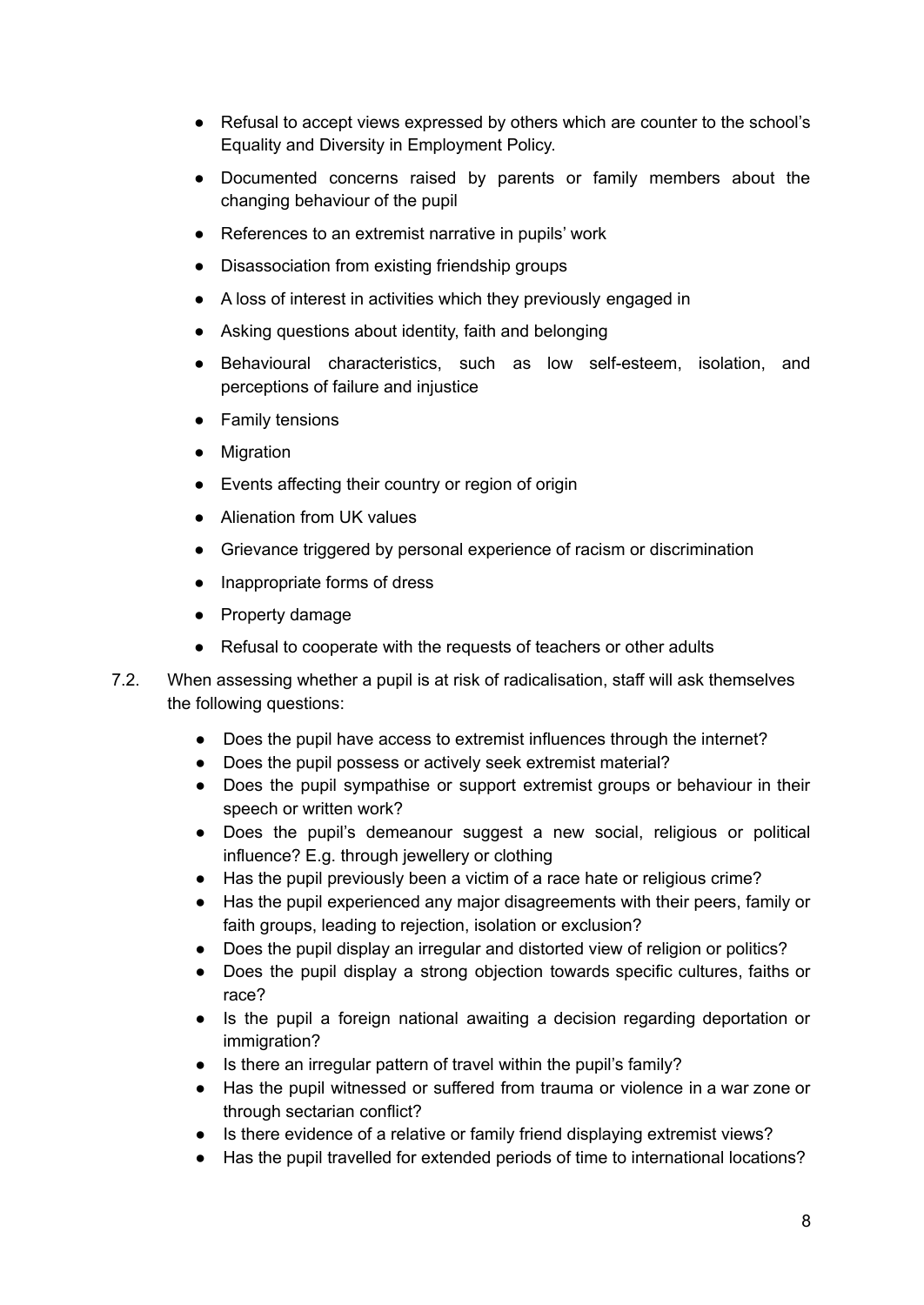- Does the pupil have experience of poverty, disadvantage, discrimination or social exclusion?
- Does the pupil display a lack of affinity or understanding for others?
- Is the pupil a victim of social isolation?
- Does the pupil have insecure, conflicted or absent family relationships?
- 7.3. Critical indicators include where a pupil is:
	- In contact with extremist recruiters
	- Articulating support for extremist causes or leaders.
	- Accessing extremist websites.
	- Possessing extremist literature.
	- Using extremist narratives and a global ideology to explain personal disadvantage.
	- Justifying the use of violence to solve societal issues.
	- Joining extremist organisations.
	- Making significant changes to their appearance and/or behaviour.
- 7.4. The DSL, and any deputies, will undergo at least annual Prevent awareness training in order to provide advice and support to staff on protecting pupils from the risk of radicalisation.
- 7.5. Staff will undergo at least annual Prevent awareness training, delivered by the DSL, in order to ensure that they are up-to-date to recognise indicators of radicalisation.
- 7.6. Staff, including the DSL and any deputies, will also undergo regular training in response to any updates.
- 7.7. The school will encourage staff to engage with online government resources, including the website Educate Against Hate, and the Prevent e-learning modules provided by the Home Office.

# <span id="page-9-0"></span>**8. Community links**

- 8.1 The school will engage in regular community round-table discussions with local community and religious leaders, and local law enforcement.
- 8.2. The school will include discussion about extremism and terrorism in our governing body meetings.
- 8.3. The school will operate an open-door policy for community members to report concerns.
- 8.4. The school will open our doors to the community for festivals, religious and other events.
- 8.5. The school will select a range of charities to support across the year which represent our school community, including local community groups.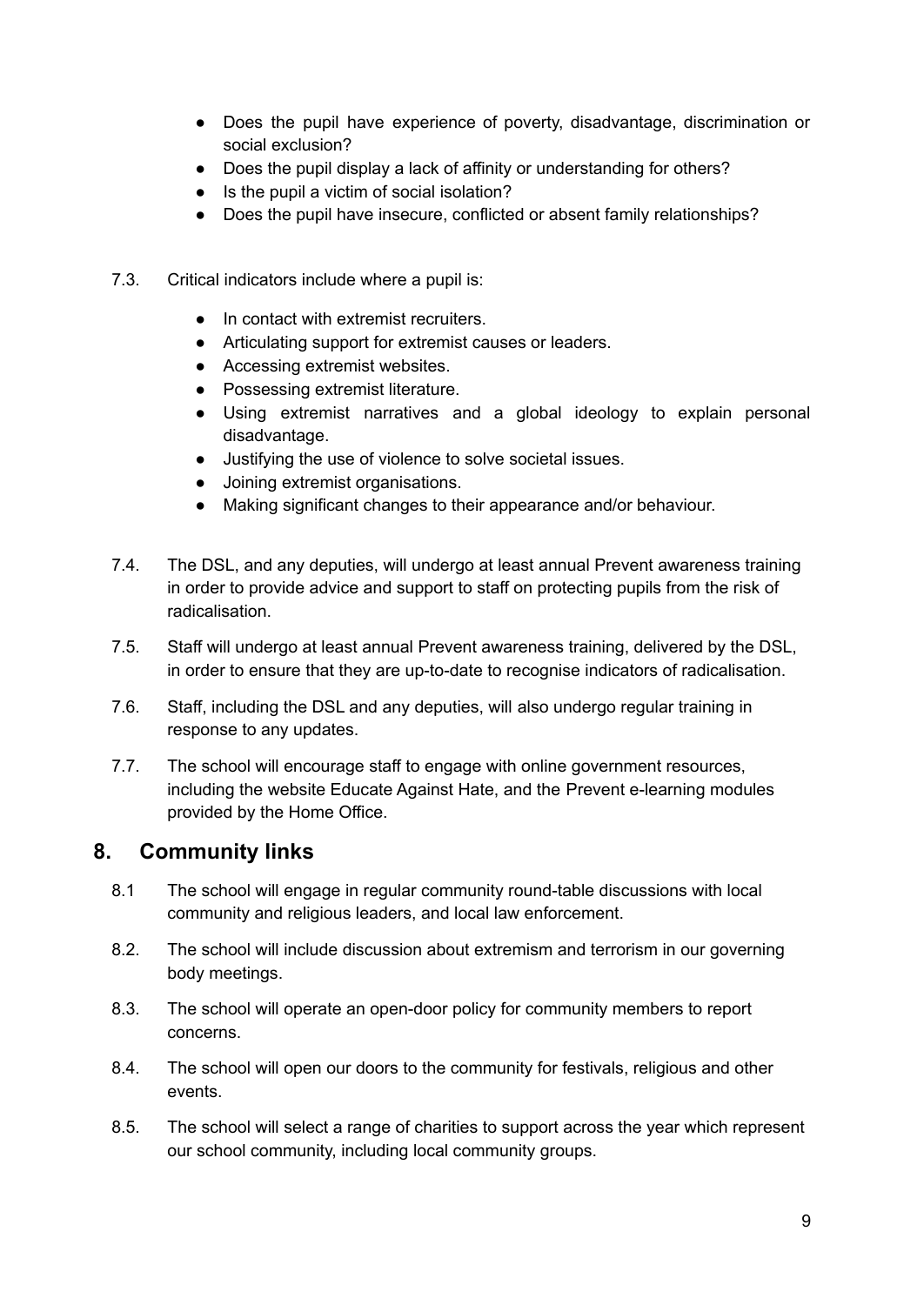#### <span id="page-10-0"></span>**9. Making a referral**

- 9.1 In accordance with the school's Child Protection Policy, if any member of staff has concerns about a pupil, they will raise this with the DSL.
- 9.2 Parents will be contacted to discuss the issue and investigate where there are any mitigating home circumstances, unless doing so would put the pupil at further risk of harm. A decision will be made at this meeting to determine whether a referral should be made to the Channel programme.
- 9.3 In most cases, the DSL will refer case to the Channel programme where there is a radicalisation concern, as appropriate.
- 9.4 Staff members may make referrals to the Channel programme if they deem it necessary – the DSL will be notified in all cases and will support staff members who do so.
- 9.5 Staff members will be informed that they may be asked to attend a Channel panel to discuss the pupil who has been referred to determine whether support is required.
- 9.6 The LA's Channel panel will decide which support, if any, is required and arrange for this support to be implemented.
- 9.7 The DSL will follow up any referrals and the pupil will be monitored for a period of time to determine whether there have been any changes in behaviour. Parents will be consulted during this period, unless doing so would put the pupil at further risk of harm.
- 9.8 If any concerns are raised, the DSL will contact the Channel programme to discuss further steps.
- 9.9 The DSL will record and retain all incidents for school records in accordance with the Data Protection Act 2018 and the GDPR, as outlined in the Data Protection Policy.

# <span id="page-10-1"></span>**10. Promoting fundamental British values**

- 10.1. Through the national curriculum, the school will:
	- Teach our pupils a broad and balanced international history.
	- Represent the cultures of all of our pupils across the subject.
	- Teach a wide range of English and non-English literature.
	- Commemorate World War 1 and 2.
	- Demonstrate the historical importance of the Commonwealth.
- 10.2. Through our social, moral, spiritual and cultural programme, the school will:
	- Enable pupils to develop their self-knowledge, self-esteem and self-confidence.
	- Enable pupils to distinguish right from wrong and to respect the civil and criminal law of England.